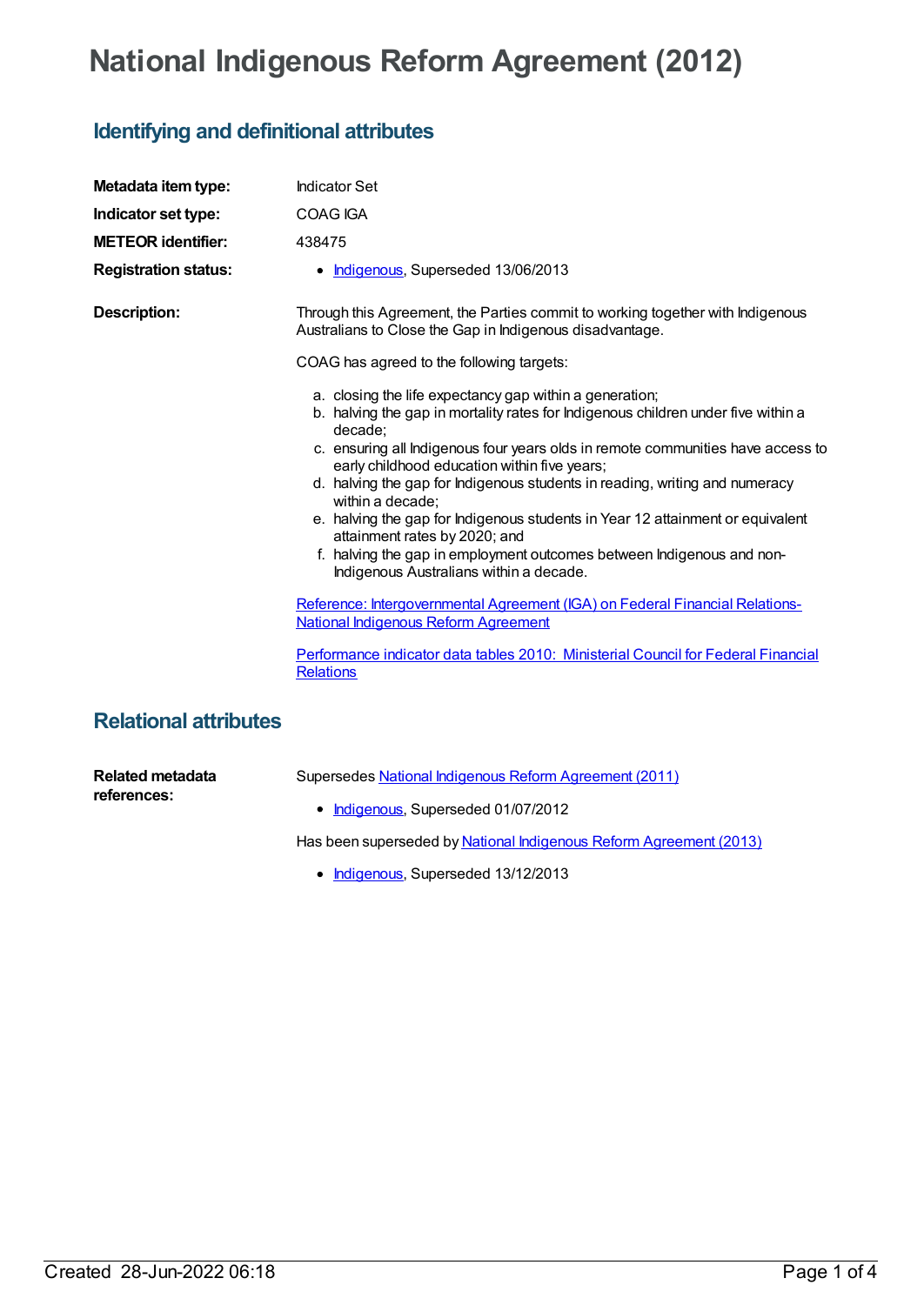| Outcome areas linked to<br>this Indicator set: | Indigenous Australians achieve health outcomes comparable to the broader<br>populationIndigenous, Standard 21/07/2010                                                                                                         |
|------------------------------------------------|-------------------------------------------------------------------------------------------------------------------------------------------------------------------------------------------------------------------------------|
|                                                | Indigenous children are born and remain healthylndigenous, Standard 21/07/2010                                                                                                                                                |
|                                                | Indigenous children have access to affordable, quality early childhood education in<br>the year before formal schooling as a minimum Indigenous, Superseded<br>26/09/2013                                                     |
|                                                | Indigenous children have the same health outcomes as other Australian<br>childrenlndigenous, Standard 21/07/2010                                                                                                              |
|                                                | Indigenous people of working age participate effectively in all sectors and at all<br>levels of the labour marketIndigenous, Standard 21/07/2010                                                                              |
|                                                | Indigenous people remain healthy and free of preventable diseaseIndigenous,<br>Standard 21/07/2010                                                                                                                            |
|                                                | Indigenous students meet basic literacy and numeracy standards and overall levels<br>of literacy and numeracy are improving Indigenous, Standard 21/07/2010                                                                   |
|                                                | Schooling promotes social inclusion and reduces the educational disadvantage of<br>children, especially Indigenous childrenIndigenous, Superseded 01/07/2016                                                                  |
|                                                | The Indigenous workforce age population has the depth and breadth of skills and<br>capabilities required for the 21st century labour marketIndigenous, Standard<br>21/07/2010                                                 |
| Indicators linked to this<br>Indicator set:    | National Indigenous Reform Agreement: P101-Estimated life expectancy at birth,<br>2012<br>Indigenous, Superseded 13/06/2013                                                                                                   |
|                                                | National Indigenous Reform Agreement: PI02-Mortality rate (and excess deaths)<br>by leading causes, 2012<br>Indigenous, Superseded 13/06/2013                                                                                 |
|                                                | National Indigenous Reform Agreement: PI03-Hospitalisation rates by principal<br>diagnosis, 2012<br>Indigenous, Superseded 13/06/2013                                                                                         |
|                                                | National Indigenous Reform Agreement: PI04-Rates of current daily smokers,                                                                                                                                                    |
|                                                | <u> 2012 </u><br>Indigenous, Superseded 13/06/2013                                                                                                                                                                            |
|                                                | National Indigenous Reform Agreement: PI05-Average daily alcohol consumption<br>and associated risk levels; rates of alcohol consumption at long-term risky to high<br>risk levels, 2012<br>Indigenous, Superseded 13/06/2013 |
|                                                | National Indigenous Reform Agreement: PI06-Levels of obesity - Body Mass Index,                                                                                                                                               |
|                                                | 2012<br>Indigenous, Superseded 13/06/2013                                                                                                                                                                                     |
|                                                | National Indigenous Reform Agreement: PI07-Level of physical activity, 2012<br>Indigenous, Superseded 13/06/2013                                                                                                              |
|                                                | National Indigenous Reform Agreement: PI08-Access to health care compared to<br>need, 2012<br>Indigenous, Superseded 13/06/2013                                                                                               |
|                                                | National Indigenous Reform Agreement: PI09-Child under 5 mortality rate (and<br>excess deaths), 2012<br>Indigenous, Superseded 13/06/2013                                                                                     |
|                                                | National Indigenous Reform Agreement: PI 10-Mortality rates (and excess deaths)<br>by leading causes for children under 5, 2012<br>Indigenous, Superseded 13/06/2013                                                          |
|                                                | National Indigenous Reform Agreement: PI 11-Child under 5 hospitalisation rates<br>by principal diagnosis, 2012<br>Indigenous, Superseded 13/06/2013                                                                          |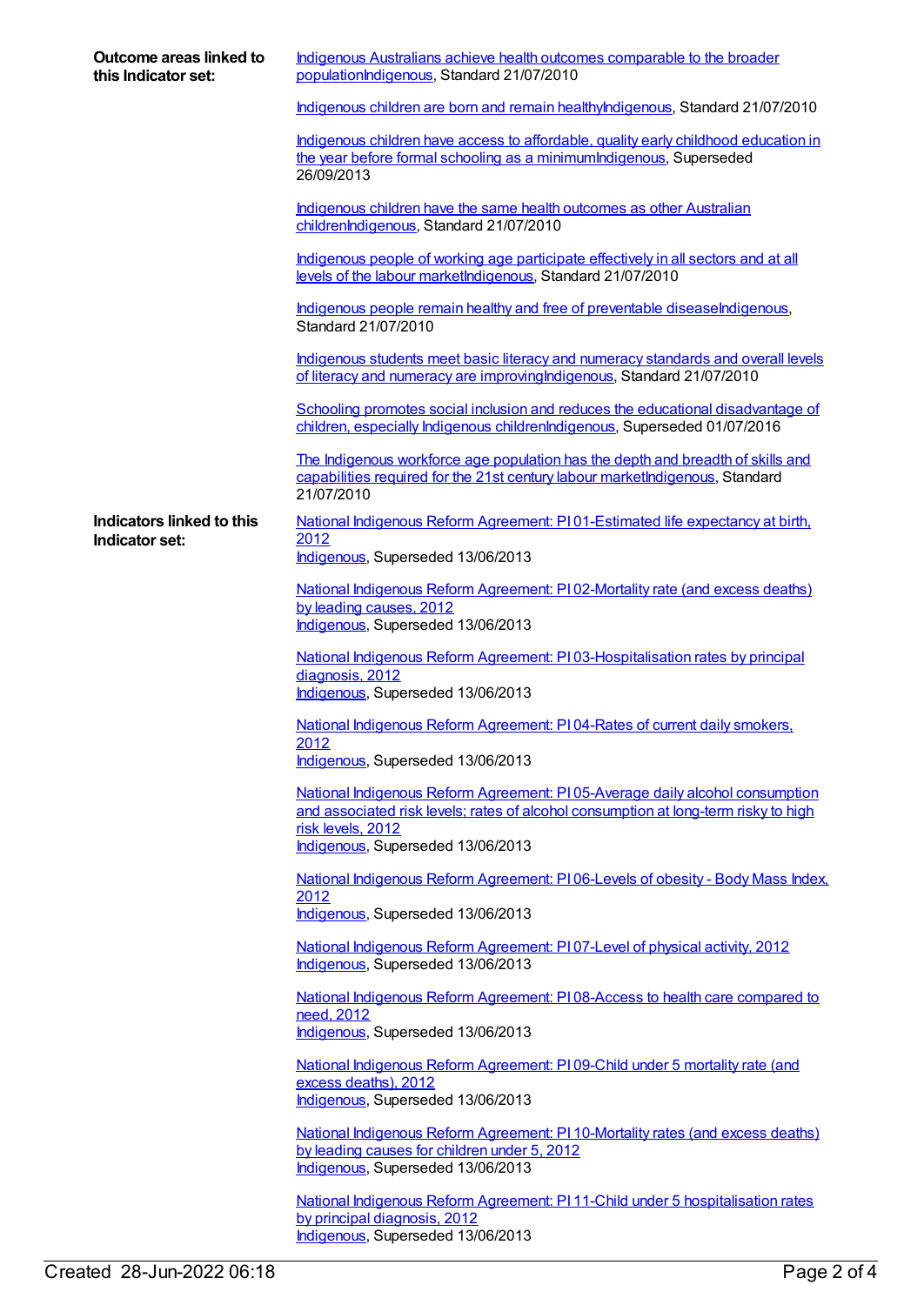National Indigenous Reform Agreement: PI [12-Proportion](https://meteor.aihw.gov.au/content/438630) of babies born of low birth weight, 2012 [Indigenous](https://meteor.aihw.gov.au/RegistrationAuthority/6), Superseded 13/06/2013

National Indigenous Reform Agreement: PI [13-Tobacco](https://meteor.aihw.gov.au/content/438635) smoking during pregnancy, 2012 [Indigenous](https://meteor.aihw.gov.au/RegistrationAuthority/6), Superseded 13/06/2013

National Indigenous Reform Agreement: PI [14-Antenatal](https://meteor.aihw.gov.au/content/438513) care, 2012 [Indigenous](https://meteor.aihw.gov.au/RegistrationAuthority/6), Superseded 13/06/2013

National Indigenous Reform Agreement: PI [15-Percentage](https://meteor.aihw.gov.au/content/438652) of students at or above the national minimum standard in reading, writing and numeracy for Years 3,5,7 and 9, 2012 [Indigenous](https://meteor.aihw.gov.au/RegistrationAuthority/6), Superseded 13/06/2013

National Indigenous Reform Agreement: PI 16-Rates of [participation](https://meteor.aihw.gov.au/content/438661) in NAPLAN reading, writing and numeracy tests - Years 3,5,7 and 9, 2012 [Indigenous](https://meteor.aihw.gov.au/RegistrationAuthority/6), Superseded 13/06/2013

National Indigenous Reform [Agreement:](https://meteor.aihw.gov.au/content/438664) PI 17-The proportion of Indigenous children (by geographic location as identified by the ASGC), who are enrolled in (and attending, where possible to measure) a preschool program, 2012 [Indigenous](https://meteor.aihw.gov.au/RegistrationAuthority/6), Superseded 13/06/2013

National Indigenous Reform Agreement: PI [18a-Proportion](https://meteor.aihw.gov.au/content/438667) of 20-24 year olds having attained at least a Year 12 or equivalent or AQF Certificate level II (Census Data), 2012 [Indigenous](https://meteor.aihw.gov.au/RegistrationAuthority/6), Superseded 13/06/2013

National Indigenous Reform Agreement: PI [18b-Proportion](https://meteor.aihw.gov.au/content/438675) of 20-24 year olds having attained at least a Year 12 or equivalent or AQF Certificate level II (Survey Data), 2012 [Indigenous](https://meteor.aihw.gov.au/RegistrationAuthority/6), Superseded 13/06/2013

National Indigenous Reform Agreement: PI [19-Apparent](https://meteor.aihw.gov.au/content/438684) retention rates from 7/8 to Year 10 and Year 12, 2012 [Indigenous](https://meteor.aihw.gov.au/RegistrationAuthority/6), Superseded 13/06/2013

National Indigenous Reform Agreement: PI [20-Attendance](https://meteor.aihw.gov.au/content/438692) rates Year 1 to Year 10, 2012 [Indigenous](https://meteor.aihw.gov.au/RegistrationAuthority/6), Superseded 13/06/2013

National Indigenous Reform Agreement: PI [21a-Employment](https://meteor.aihw.gov.au/content/438695) to population ratio, for the working age population (15-64 years) (Census Data), 2012 [Indigenous](https://meteor.aihw.gov.au/RegistrationAuthority/6), Superseded 13/06/2013

National Indigenous Reform Agreement: PI [21b-Employment](https://meteor.aihw.gov.au/content/438700) to population ratio, for the working age population (15-64 years) (Survey Data), 2012 [Indigenous](https://meteor.aihw.gov.au/RegistrationAuthority/6), Superseded 13/06/2013

National Indigenous Reform Agreement: PI [22a-Unemployment](https://meteor.aihw.gov.au/content/438703) rate (Census Data), 2012 [Indigenous](https://meteor.aihw.gov.au/RegistrationAuthority/6), Superseded 13/06/2013

National Indigenous Reform Agreement: PI [22b-Unemployment](https://meteor.aihw.gov.au/content/438709) rate (Survey Data), 2012 [Indigenous](https://meteor.aihw.gov.au/RegistrationAuthority/6), Superseded 13/06/2013

National Indigenous Reform Agreement: PI 23a-Labour force [participation](https://meteor.aihw.gov.au/content/438716) rate (Census Data), 2012 [Indigenous](https://meteor.aihw.gov.au/RegistrationAuthority/6), Superseded 13/06/2013

National Indigenous Reform Agreement: PI 23b-Labour force [participation](https://meteor.aihw.gov.au/content/438718) rate (Survey Data), 2012 [Indigenous](https://meteor.aihw.gov.au/RegistrationAuthority/6), Superseded 13/06/2013

National Indigenous Reform [Agreement:](https://meteor.aihw.gov.au/content/438724) PI 24-CDEP participants and off-CDEP job placement, 2012 [Indigenous](https://meteor.aihw.gov.au/RegistrationAuthority/6), Superseded 13/06/2013